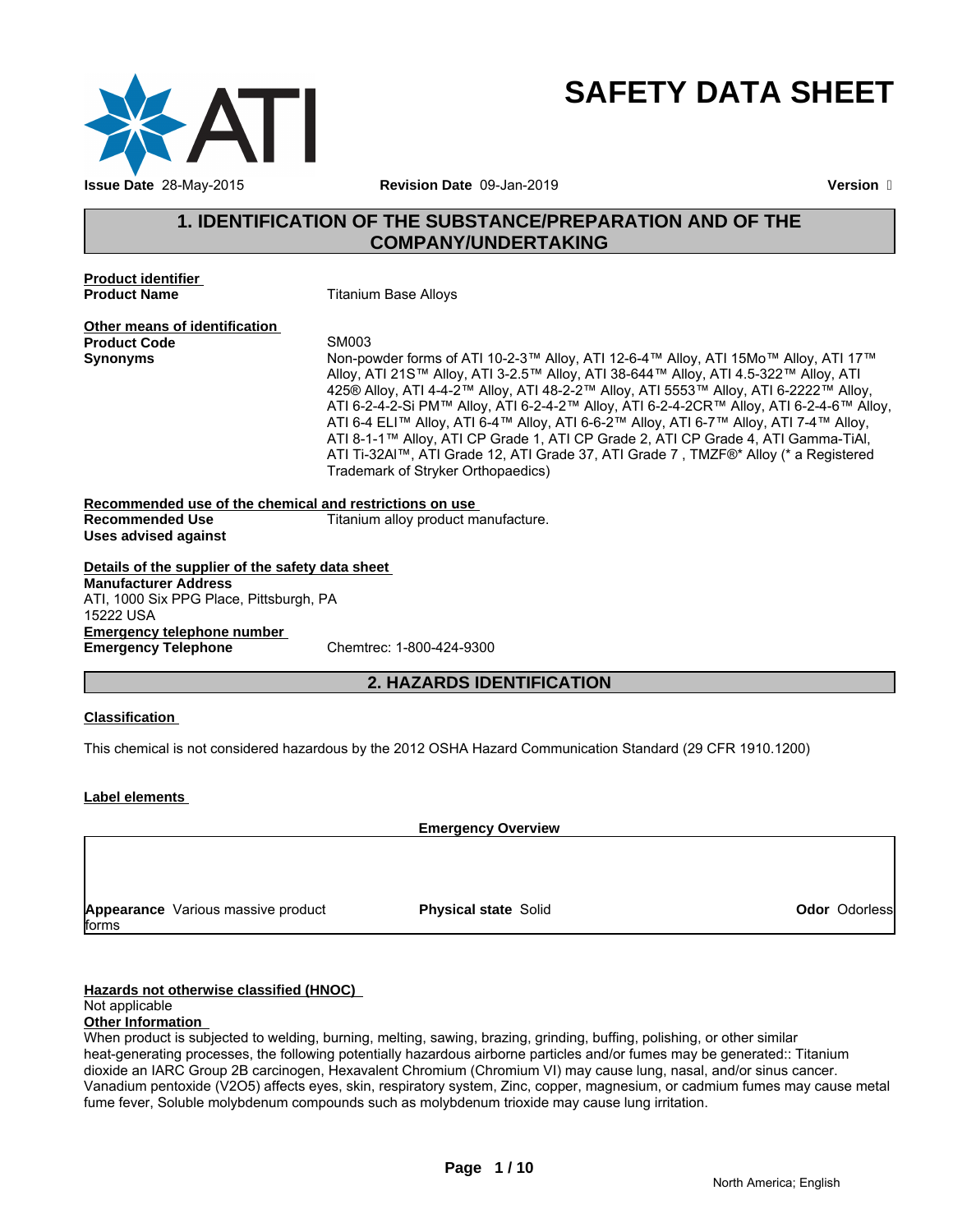#### **3. COMPOSITION/INFORMATION ON INGREDIENTS**

**Synonyms** Non-powder forms of ATI 10-2-3™ Alloy, ATI 12-6-4™ Alloy, ATI 15Mo™ Alloy, ATI 17™ Alloy, ATI 21S™ Alloy, ATI 3-2.5™ Alloy, ATI 38-644™ Alloy, ATI 4.5-322™ Alloy, ATI 425® Alloy, ATI 4-4-2™ Alloy, ATI 48-2-2™ Alloy, ATI 5553™ Alloy, ATI 6-2222™ Alloy, ATI 6-2-4-2-Si PM™ Alloy, ATI 6-2-4-2™ Alloy, ATI 6-2-4-2CR™ Alloy, ATI 6-2-4-6™ Alloy, ATI 6-4 ELI™ Alloy, ATI 6-4™ Alloy, ATI 6-6-2™ Alloy, ATI 6-7™ Alloy, ATI 7-4™ Alloy, ATI 8-1-1™ Alloy, ATI CP Grade 1, ATI CP Grade 2, ATI CP Grade 4, ATI Gamma-TiAl, ATI Ti-32Al™, ATI Grade 12, ATI Grade 37, ATI Grade 7 , TMZF®\* Alloy (\* a Registered Trademark of Stryker Orthopaedics).

| <b>Chemical Name</b> | CAS No.   | Weight-%   |
|----------------------|-----------|------------|
| Titanium             | 7440-32-6 | $50 - 100$ |
| Aluminum             | 7429-90-5 | $0 - 40$   |
| Molybdenum           | 7439-98-7 | $-15$      |
| Chromium             | 7440-47-3 | $0 - 10$   |
| Niobium (Columbium)  | 7440-03-1 | $0 - 10$   |
| Vanadium             | 7440-62-2 | $0 - 10$   |
| <b>Zirconium</b>     | 7440-67-7 | $0 - 10$   |
| Tin                  | 7440-31-5 | $0 - 5$    |
| Copper               | 7440-50-8 | $0 - 5$    |
| Iron                 | 7439-89-6 | $0 - 5$    |
| Silicon              | 7440-21-3 | $0 - 1$    |
| Nickel               | 7440-02-0 | $0 - 0.9$  |

## **4. FIRST AID MEASURES**

# **First aid measures Eye contact** In the case of particles coming in contact with eyes during processing, treat as with any foreign object. **Skin Contact In the case of skin irritation or allergic reactions see a physician. Inhalation** If excessive amounts of smoke, fume, or particulate are inhaled during processing, remove to fresh air and consult a qualified health professional. **Ingestion Ingestion Ingestion Ingestion I Most important symptoms and effects, both acute and delayed Symptoms** May cause allergic skin reaction. **Indication of any immediate medical attention and special treatment needed Note to physicians** Treat symptomatically. **5. FIRE-FIGHTING MEASURES**

#### **Suitable extinguishing media**

Product not flammable in the form as distributed, flammable as finely divided particles or pieces resulting from processing of this product. Isolate large fires and allow to burn out. Smother small fires with salt (NaCl) or class D dry powder fire extinguisher.

**Unsuitable extinguishing media** Do not spray water on burning metal as an explosion may occur. This explosive characteristic is caused by the hydrogen and steam generated by the reaction of water with the burning material.

#### **Specific hazards arising from the chemical**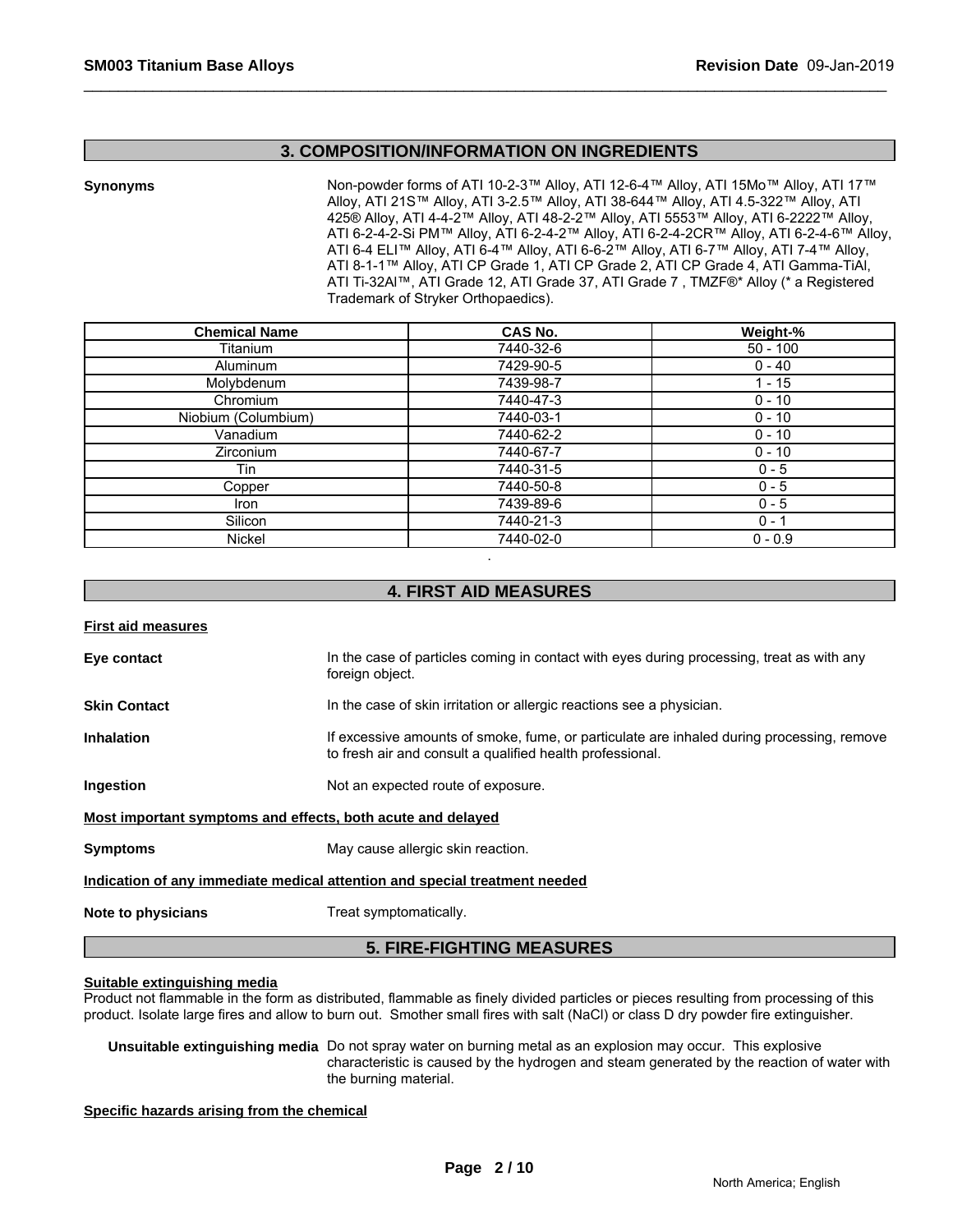Intense heat. Very fine, high surface area material resulting from grinding, buffing, polishing, or similar processes of this product may ignite spontaneously at room temperature. WARNING: Fine particles resulting from grinding, buffing, polishing, or similar processes of this product may form combustible dust-air mixtures. Keep particles away from all ignition sources including heat, sparks, and flame. Prevent dust accumulations to minimize combustible dust hazard.

**Hazardous combustion products**Titanium dioxide an IARC Group 2B carcinogen, Hexavalent Chromium (Chromium VI) may cause lung, nasal, and/or sinus cancer. Vanadium pentoxide (V2O5) affects eyes, skin, respiratory system, Zinc, copper, magnesium, or cadmium fumes may cause metal fume fever. Soluble molybdenum compounds such as molybdenum trioxide may cause lung irritation.

**Explosion data Sensitivity to Mechanical Impact** None. **Sensitivity to Static Discharge** None.

#### **Protective equipment and precautions for firefighters**

Firefighters should wear self-contained breathing apparatus and full firefighting turnout gear.

|                                                              | <b>6. ACCIDENTAL RELEASE MEASURES</b>                                                                                                                                                                                                                                                                                                                                                                                                                                                |
|--------------------------------------------------------------|--------------------------------------------------------------------------------------------------------------------------------------------------------------------------------------------------------------------------------------------------------------------------------------------------------------------------------------------------------------------------------------------------------------------------------------------------------------------------------------|
|                                                              | Personal precautions, protective equipment and emergency procedures                                                                                                                                                                                                                                                                                                                                                                                                                  |
| <b>Personal precautions</b>                                  | Use personal protective equipment as required.                                                                                                                                                                                                                                                                                                                                                                                                                                       |
| For emergency responders                                     | Use personal protective equipment as required.                                                                                                                                                                                                                                                                                                                                                                                                                                       |
| <b>Environmental precautions</b>                             |                                                                                                                                                                                                                                                                                                                                                                                                                                                                                      |
| <b>Environmental precautions</b>                             | Not applicable to massive product.                                                                                                                                                                                                                                                                                                                                                                                                                                                   |
| Methods and material for containment and cleaning up         |                                                                                                                                                                                                                                                                                                                                                                                                                                                                                      |
| <b>Methods for containment</b>                               | Not applicable to massive product.                                                                                                                                                                                                                                                                                                                                                                                                                                                   |
| Methods for cleaning up                                      | Not applicable to massive product.                                                                                                                                                                                                                                                                                                                                                                                                                                                   |
|                                                              | 7. HANDLING AND STORAGE                                                                                                                                                                                                                                                                                                                                                                                                                                                              |
| <b>Precautions for safe handling</b>                         |                                                                                                                                                                                                                                                                                                                                                                                                                                                                                      |
| Advice on safe handling                                      | Very fine, high surface area material resulting from grinding, buffing, polishing, or similar<br>processes of this product may ignite spontaneously at room temperature. WARNING: Fine<br>particles resulting from grinding, buffing, polishing, or similar processes of this product may<br>form combustible dust-air mixtures. Keep particles away from all ignition sources including<br>heat, sparks, and flame. Prevent dust accumulations to minimize combustible dust hazard. |
| Conditions for safe storage, including any incompatibilities |                                                                                                                                                                                                                                                                                                                                                                                                                                                                                      |
| <b>Storage Conditions</b>                                    | Keep chips, turnings, dust, and other small particles away from heat, sparks, flame and<br>other sources of ignition (i.e., pilot lights, electric motors and static electricity).                                                                                                                                                                                                                                                                                                   |
| Incompatible materials                                       | Dissolves in hydrofluoric acid, Ignites in the presence of fluorine: When heated above<br>200°C, reacts exothermically with the following. Chlorine, bromine, halocarbons, carbon<br>tetrachloride, carbon tetrafluoride, and freon.                                                                                                                                                                                                                                                 |

# **8. EXPOSURE CONTROLS/PERSONAL PROTECTION**

**Control parameters** 

**Exposure Guidelines**

| Chem<br>וי Name<br>.<br>USNA<br>. L |  | $\Lambda$ $\sim$ $\mu$ $\sim$ $\sim$ | <b>OCUA DEL</b> |
|-------------------------------------|--|--------------------------------------|-----------------|
|-------------------------------------|--|--------------------------------------|-----------------|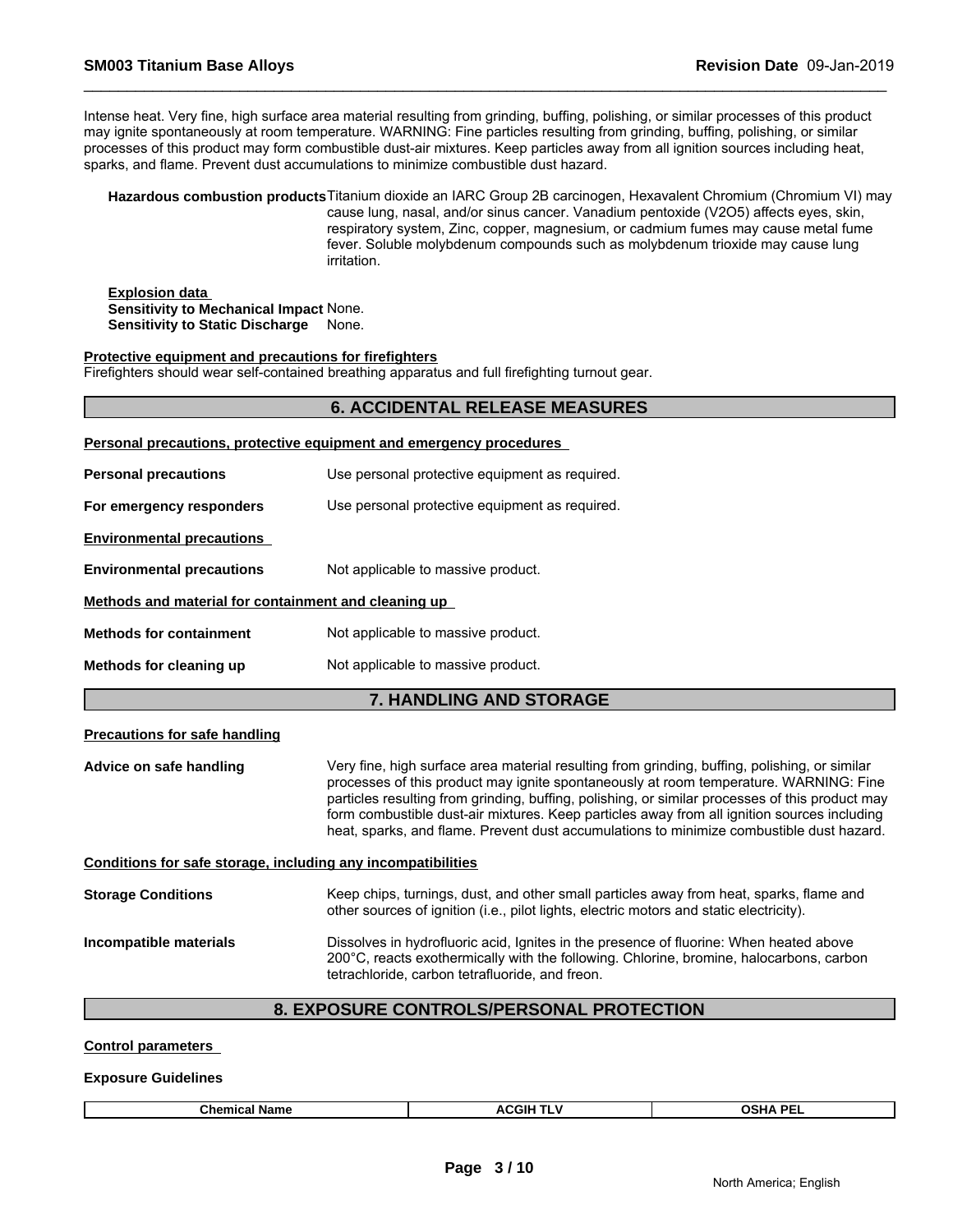| Titanium<br>7440-32-6            |                                                                            |                                                                                                 |
|----------------------------------|----------------------------------------------------------------------------|-------------------------------------------------------------------------------------------------|
| Aluminum                         | TWA: 1 $mg/m3$ respirable fraction                                         | TWA: $15 \text{ mg/m}^3$ total dust                                                             |
| 7429-90-5                        |                                                                            | TWA: 5 $mg/m3$ respirable fraction                                                              |
| Molybdenum                       | TWA: 10 mg/m <sup>3</sup> inhalable fraction                               |                                                                                                 |
| 7439-98-7                        | TWA: $3 \text{ mg/m}^3$ respirable fraction                                |                                                                                                 |
| <b>Zirconium</b>                 | STEL: 10 mg/m <sup>3</sup> STEL: 10 mg/m <sup>3</sup> Zr                   | TWA: $5 \text{ mg/m}^3$ Zr                                                                      |
| 7440-67-7                        | TWA: 5 mg/m <sup>3</sup> TWA: 5 mg/m <sup>3</sup> Zr                       | (vacated) STEL: 10 mg/m <sup>3</sup> (vacated) STEL:<br>10 mg/m $3$ Zr                          |
| Vanadium<br>7440-62-2            | -                                                                          | Ceiling: 0.5 mg/m <sup>3</sup> V2O5 respirable dust<br>Ceiling: 0.1 mg/m <sup>3</sup> V2O5 fume |
| Niobium (Columbium)<br>7440-03-1 | $\blacksquare$                                                             |                                                                                                 |
| Chromium<br>7440-47-3            | TWA: $0.5 \text{ mg/m}^3$                                                  | TWA: 1 mg/m <sup>3</sup>                                                                        |
| Tin<br>7440-31-5                 | TWA: 2 mg/m <sup>3</sup> TWA: 2 mg/m <sup>3</sup> Sn except<br>Tin hydride | TWA: $2 \text{mq/m}^3$ Sn except oxides                                                         |
| Iron<br>7439-89-6                |                                                                            |                                                                                                 |
| Copper                           | TWA: $0.2 \text{ mg/m}^3$ fume TWA: 1 mg/m <sup>3</sup> Cu                 | TWA: $0.1 \text{ mg/m}^3$ fume                                                                  |
| 7440-50-8                        | dust and mist                                                              | TWA: 1 mg/m <sup>3</sup> dust and mist                                                          |
| Silicon                          |                                                                            | TWA: $15 \text{ mg/m}^3$ total dust                                                             |
| 7440-21-3                        |                                                                            | TWA: 5 $mg/m3$ respirable fraction                                                              |
| Nickel                           | TWA: 1.5 mg/m <sup>3</sup> inhalable fraction                              | TWA: $1 \text{ mg/m}^3$                                                                         |
| 7440-02-0                        |                                                                            |                                                                                                 |

#### **Appropriate engineering controls**

**Engineering Controls** Avoid generation of uncontrolled particles.

#### **Individual protection measures, such as personal protective equipment**

| Eye/face protection                   | When airborne particles may be present, appropriate eye protection is recommended. For<br>example, tight-fitting goggles, foam-lined safety glasses or other protective equipment that<br>shield the eyes from particles.                                                                                                                                                       |
|---------------------------------------|---------------------------------------------------------------------------------------------------------------------------------------------------------------------------------------------------------------------------------------------------------------------------------------------------------------------------------------------------------------------------------|
| Skin and body protection              | Fire/flame resistant/retardant clothing may be appropriate during hot work with the product.<br>Cut-resistant gloves and/or protective clothing may be appropriate when sharp surfaces are<br>present.                                                                                                                                                                          |
| <b>Respiratory protection</b>         | When particulates/fumes/gases are generated and if exposure limits are exceeded or<br>irritation is experienced, proper approved respiratory protection should be worn.<br>Positive-pressure supplied air respirators may be required for high airborne contaminant<br>concentrations. Respiratory protection must be provided in accordance with current local<br>regulations. |
| <b>General Hygiene Considerations</b> | Handle in accordance with good industrial hygiene and safety practice.                                                                                                                                                                                                                                                                                                          |

# **9. PHYSICAL AND CHEMICAL PROPERTIES**

### **Information on basic physical and chemical properties**

| <b>Physical state</b><br>Appearance<br>Color | Solid<br>Various massive product forms<br>metallic, gray or silver | Odor<br>Odor threshold                          | <b>Odorless</b><br>Not applicable                 |
|----------------------------------------------|--------------------------------------------------------------------|-------------------------------------------------|---------------------------------------------------|
| <b>Property</b>                              | Values                                                             | Remarks • Method                                |                                                   |
| рH                                           | $\blacksquare$                                                     |                                                 |                                                   |
| <b>Melting point/freezing point</b>          | 1540-1650 °C 2800-3000 °F                                          |                                                 |                                                   |
| Boiling point / boiling range                | $\blacksquare$                                                     |                                                 |                                                   |
| <b>Flash point</b>                           | $\blacksquare$                                                     |                                                 |                                                   |
| <b>Evaporation rate</b>                      | $\overline{\phantom{0}}$                                           | Not applicable                                  |                                                   |
| Flammability (solid, gas)                    | $\blacksquare$                                                     | flammable as finely divided particles or pieces | Product not flammable in the form as distributed. |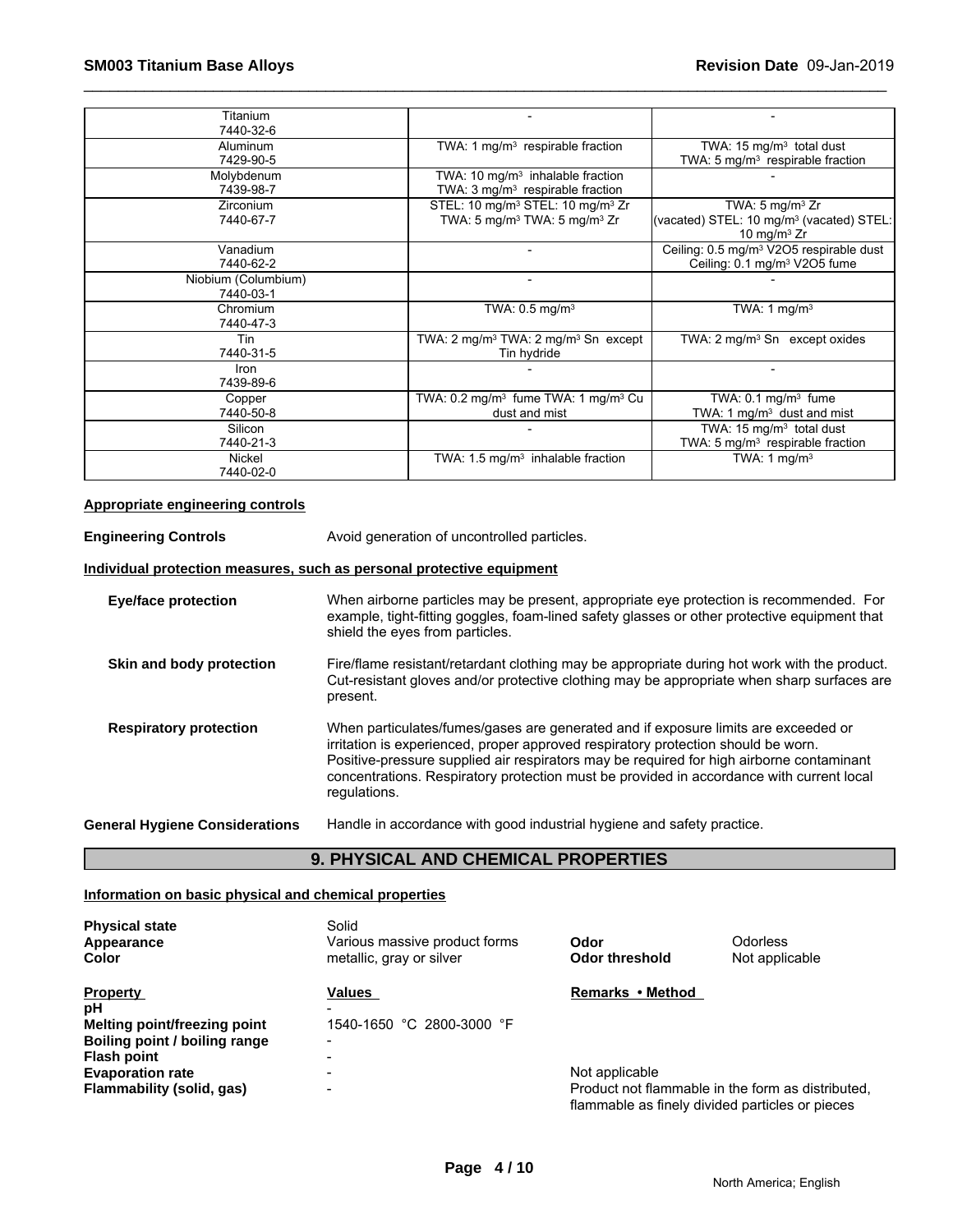|  | resulting from processing of this product |  |  |
|--|-------------------------------------------|--|--|
|  |                                           |  |  |

| <b>Flammability Limit in Air</b> |                |                |
|----------------------------------|----------------|----------------|
| <b>Upper flammability limit:</b> |                |                |
| Lower flammability limit:        |                |                |
| Vapor pressure                   |                |                |
| Vapor density                    |                |                |
| <b>Specific Gravity</b>          | 4.5            |                |
| <b>Water solubility</b>          | Insoluble      |                |
| Solubility in other solvents     |                | Not applicable |
| <b>Partition coefficient</b>     |                | Not applicable |
| <b>Autoignition temperature</b>  |                | Not applicable |
| <b>Decomposition temperature</b> |                | Not applicable |
| <b>Kinematic viscosity</b>       |                | Not applicable |
| <b>Dynamic viscosity</b>         |                | Not applicable |
| <b>Explosive properties</b>      | Not applicable |                |
| <b>Oxidizing properties</b>      | Not applicable |                |
|                                  |                |                |
| <b>Other Information</b>         |                |                |
|                                  |                |                |
| Softening point                  |                |                |
| <b>Molecular weight</b>          |                |                |
| <b>VOC Content (%)</b>           | Not applicable |                |
| <b>Density</b>                   |                |                |
| <b>Bulk density</b>              |                |                |
|                                  |                |                |

# **10. STABILITY AND REACTIVITY**

# **Reactivity**

Not applicable

#### **Chemical stability**

Stable under normal conditions.

#### **Possibility of Hazardous Reactions**

None under normal processing.

**Hazardous polymerization** Hazardous polymerization does not occur.

#### **Conditions to avoid**

Dust formation and dust accumulation.

#### **Incompatible materials**

Dissolves in hydrofluoric acid, Ignites in the presence of fluorine: When heated above 200°C, reacts exothermically with the following. Chlorine, bromine, halocarbons, carbon tetrachloride, carbon tetrafluoride, and freon.

#### **Hazardous Decomposition Products**

When product is subjected to welding, burning, melting, sawing, brazing, grinding, buffing, polishing, or other similar heat-generating processes, the following potentially hazardous airborne particles and/or fumes may be generated:: Titanium dioxide an IARC Group 2B carcinogen, Hexavalent Chromium (Chromium VI) may cause lung, nasal, and/or sinus cancer. Vanadium pentoxide (V2O5) affects eyes, skin, respiratory system, Soluble molybdenum compounds such as molybdenum trioxide may cause lung irritation.

## **11. TOXICOLOGICAL INFORMATION**

#### **Information on likely routes of exposure**

#### **Product Information**

| Inhalation  | Not an expected route of exposure for product in massive form. |
|-------------|----------------------------------------------------------------|
| Eye contact | Not an expected route of exposure for product in massive form. |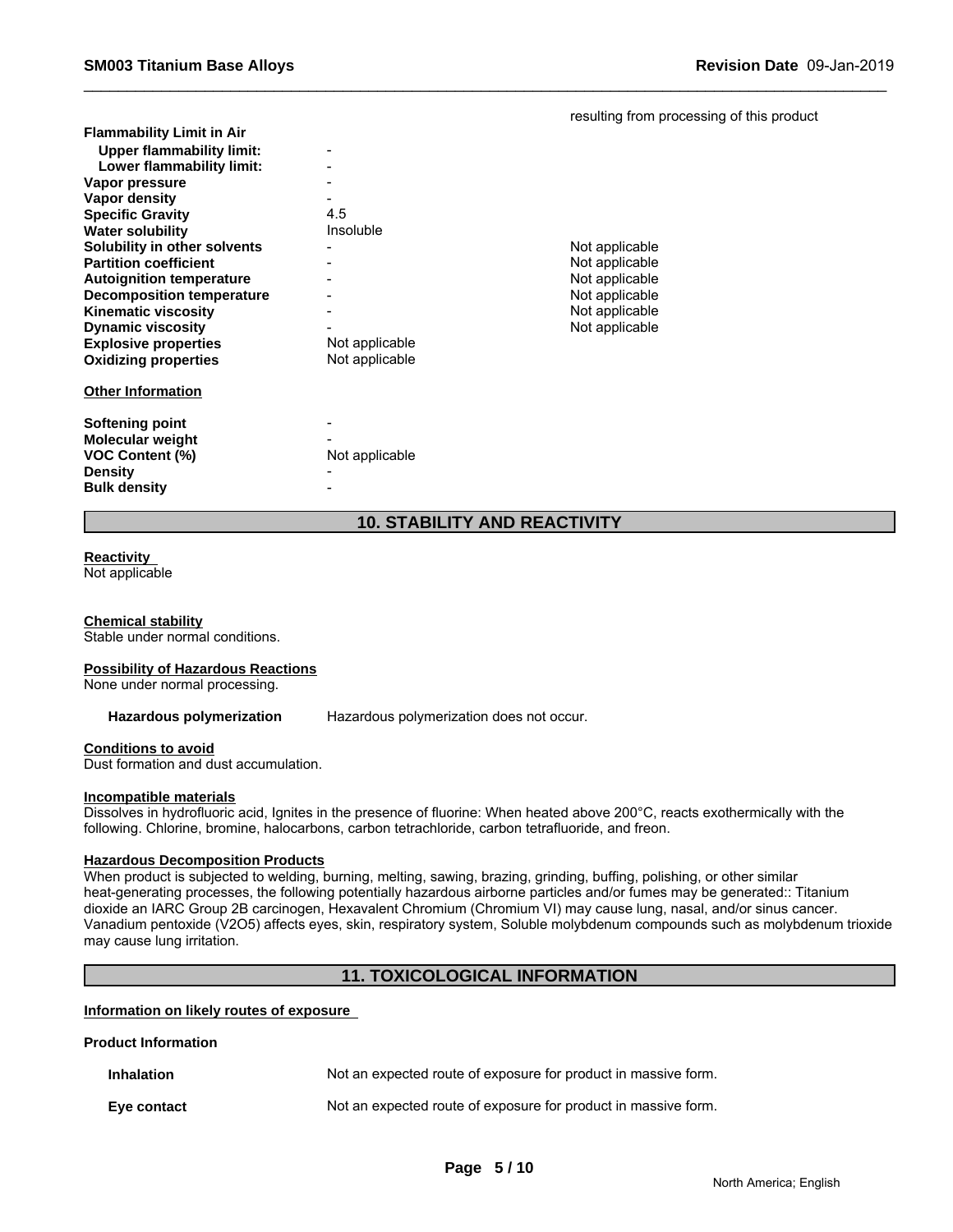**Skin Contact** Nickel or Cobalt containing alloys may cause sensitization by skin contact.

**Ingestion** Not an expected route of exposure for product in massive form.

| <b>Chemical Name</b>             | Oral LD50           | Dermal LD50              | <b>Inhalation LC50</b>   |
|----------------------------------|---------------------|--------------------------|--------------------------|
| Titanium<br>7440-32-6            | > 5000 mg/kg bw     |                          |                          |
| Aluminum<br>7429-90-5            | 15,900 mg/kg bw     | $\overline{\phantom{0}}$ | $> 1$ mg/L               |
| Molybdenum<br>7439-98-7          | > 2000 mg/kg bw     | $>$ 2000 mg/kg bw        | $> 5.10$ mg/L            |
| Zirconium<br>7440-67-7           | 5000 mg/kg bw       | $\overline{\phantom{0}}$ | $>4.3$ mg/L              |
| Vanadium<br>7440-62-2            | > 2000 mg/kg bw     | $\overline{\phantom{a}}$ | $\overline{\phantom{a}}$ |
| Niobium (Columbium)<br>7440-03-1 | $> 10,000$ mg/kg bw | > 2000 mg/kg bw          | $\overline{\phantom{a}}$ |
| <b>Chromium</b><br>7440-47-3     | > 3400 mg/kg bw     |                          | $> 5.41$ mg/L            |
| lTin<br>7440-31-5                | > 2000 mg/kg bw     | > 2000 mg/kg bw          | $> 4.75$ mg/L            |
| llron<br>7439-89-6               | 98,600 mg/kg bw     | $\overline{\phantom{a}}$ | $> 0.25$ mg/L            |
| Copper<br>7440-50-8              | 481 mg/kg bw        | >2000 mg/kg bw           | $>5.11$ mg/L             |
| Silicon<br>7440-21-3             | > 5000 mg/kg bw     | > 5000 mg/kg bw          | $> 2.08$ mg/L            |
| Nickel<br>7440-02-0              | $> 9000$ mg/kg bw   | $\overline{\phantom{0}}$ | $> 10.2$ mg/L            |

#### **Information on toxicological effects**

**Symptoms** Nickel or Cobalt containing alloys may cause sensitization by skin contact.

#### **Delayed and immediate effects as well as chronic effects from short and long-term exposure**

| <b>Acute toxicity</b>             |  |
|-----------------------------------|--|
| <b>Skin corrosion/irritation</b>  |  |
| Serious eye damage/eye irritation |  |
| <b>Sensitization</b>              |  |
| Germ cell mutagenicity            |  |
| Carcinogenicity                   |  |

Product not classified. **Product not classified. Product not classified. Sensitization** Nickel or Cobalt containing alloys may cause sensitization by skin contact. Product not classified. Product not classified.

| <b>Chemical Name</b> | <b>ACGIH</b> | <b>IARC</b> | <b>NTP</b>             | <b>OSHA</b> |
|----------------------|--------------|-------------|------------------------|-------------|
| <b>Chromium</b>      |              | Group 3     |                        |             |
| 7440-47-3            |              |             |                        |             |
| Nickel               |              | Group       | Known                  |             |
| 7440-02-0            |              | Group 2B    | Reasonably Anticipated |             |

**Reproductive toxicity example 3 Reproductive Product not classified.**<br> **STOT - single exposure** Product not classified. **STOT - single exposure** Product not classified.<br> **STOT - repeated exposure** Product not classified. **STOT - repeated exposure** Product not classified.<br> **Aspiration hazard** Product not classified. **Aspiration hazard** 

# **12. ECOLOGICAL INFORMATION**

#### **Ecotoxicity**

This product as shipped is not classified for aquatic toxicity.

| <b>Chemical Name</b> | - -<br>Algae/aguatic plants                            | Fish                               | <b>Foxicity to</b>         | Crustacea                                |
|----------------------|--------------------------------------------------------|------------------------------------|----------------------------|------------------------------------------|
|                      |                                                        |                                    | microorganisms             |                                          |
| ïtanium              | EC50<br>$\overline{\phantom{a}}$<br>of titanium<br>⊺he | _C50<br>96<br>∣ of titanium<br>ייי | EC50<br>of titanium<br>⊺he | $F^{\sim}$<br>48 h<br>of titanium<br>-he |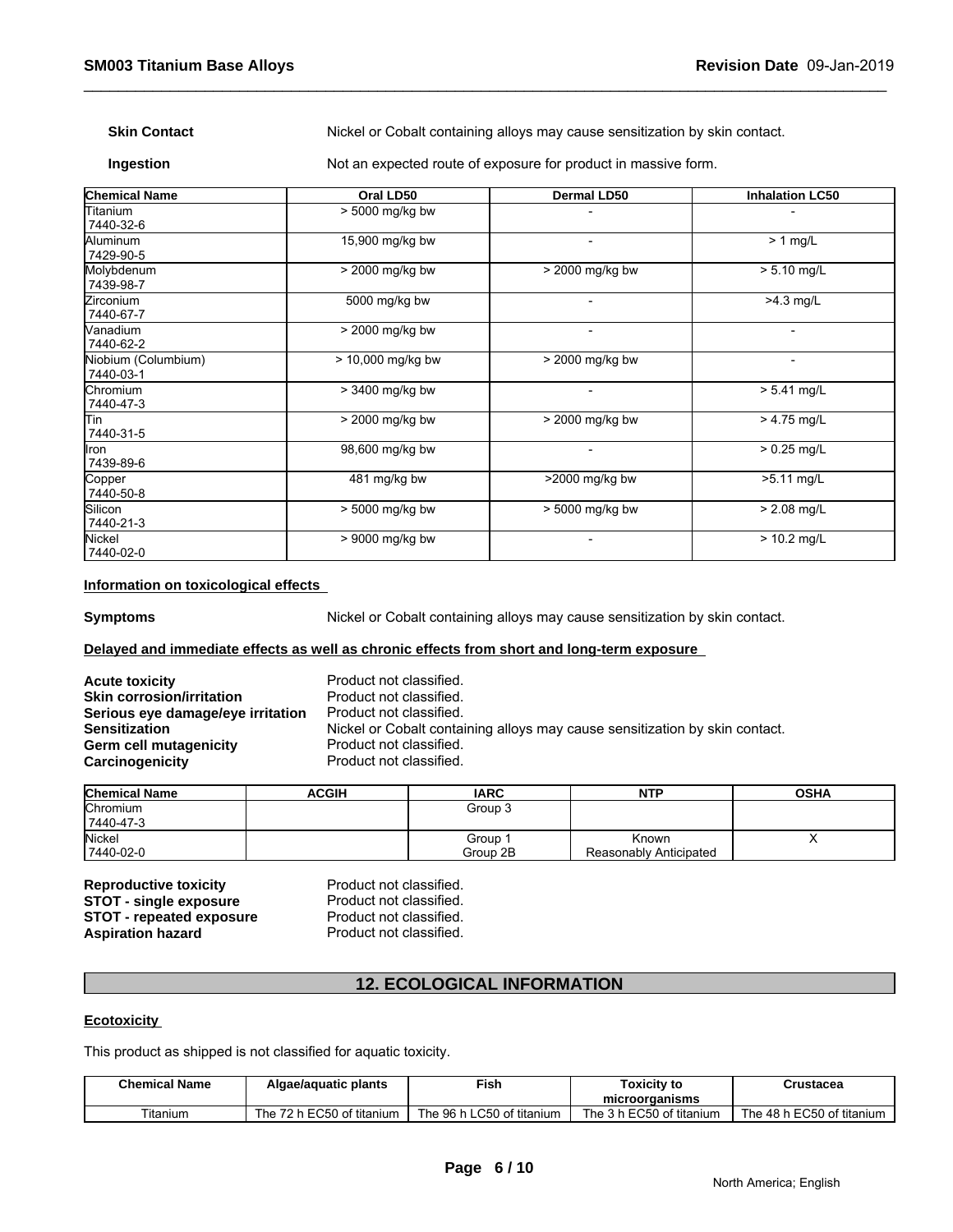| 7440-32-6                        | dioxide to<br>Pseudokirchnerella<br>subcapitata was 61 mg of<br><b>TiO2/L.</b>                                                                                                                                                                      | dioxide to Cyprinodon<br>variegatus was greater than<br>10,000 mg of TiO2/L.<br>The 96 h LC50 of titanium<br>dioxide to Pimephales<br>promelas was greater than<br>1,000 mg of TiO2/L | dioxide for activated sludge<br>were greater than 1000<br>$mg/L$ .                                  | dioxide to Daphnia Magna<br>was greater than 1000 mg of<br>TiO <sub>2</sub> /L.                                                                                                                                                                  |
|----------------------------------|-----------------------------------------------------------------------------------------------------------------------------------------------------------------------------------------------------------------------------------------------------|---------------------------------------------------------------------------------------------------------------------------------------------------------------------------------------|-----------------------------------------------------------------------------------------------------|--------------------------------------------------------------------------------------------------------------------------------------------------------------------------------------------------------------------------------------------------|
| Aluminum<br>7429-90-5            | The 96-h EC50 values for<br>reduction of biomass of<br>Pseudokirchneriella<br>subcapitata in AAP-Medium<br>at pH 6, 7, and 8 were<br>estimated as 20.1, 5.4, and<br>150.6 µg/L, respectively, for<br>dissolved Al.                                  | The 96 h LC50 of aluminum<br>to Oncorhynchus mykiss<br>was 7.4 mg of Al/L at pH 6.5<br>and 14.6 mg of Al/L at pH<br>7.5                                                               | $\blacksquare$                                                                                      | The 48-hr LC50 for<br>Ceriodaphnia dubia exposed<br>to Aluminium chloride<br>increased from 0.72 to<br>greater than 99.6 mg/L with<br>water hardness increasing<br>from 25 to 200 mg/L.                                                          |
| Molybdenum<br>7439-98-7          | The 72 h EC50 of sodium<br>molybdate dihydrate to<br>Pseudokirchneriella<br>subcapitata was 362.9 mg of<br>Mo/L.                                                                                                                                    | The 96 h LC50 of sodium<br>molybdate dihydrate to<br>Pimephales promelas was<br>644.2 mg/L                                                                                            | The 3 h EC50 of<br>molybdenum trioxide for<br>activated sludge was 820<br>$mg/L$ .                  | The 48 h LC50 of sodium<br>molybdate dihydrate to<br>Ceriodaphnia dubia was<br>$1,015$ mg/L.<br>The 48 h LC50 of sodium<br>molybdate dihydrate to<br>Daphnia magna was greater<br>than 1,727.8 mg/L.                                             |
| Zirconium<br>7440-67-7           | The 14 d NOEC of zirconium<br>dichloride oxide to Chlorella<br>vulgaris was greater than<br>102.5 mg of Zr/L.                                                                                                                                       | The 96 h LL50 of zirconium<br>to Danio rerio was greater<br>than 74.03 mg/L.                                                                                                          |                                                                                                     | The 48 h EC50 of zirconium<br>dioxide to Daphnia magna<br>was greater than 74.03 mg<br>of Zr/L.                                                                                                                                                  |
| Vanadium<br>7440-62-2            | The 72 h EC50 of vanadium<br>pentoxide to Desmodesmus<br>subspicatus was 2,907 ug of<br>V/L.                                                                                                                                                        | The 96 h LC50 of vanadium<br>pentoxide to Pimephales<br>promelas was 1,850 ug of<br>V/L                                                                                               | The 3 h EC50 of sodium<br>metavanadate for activated<br>sludge was greater than 100<br>$mg/L$ .     | The 48 h EC50 of sodium<br>vanadate to Daphnia magna<br>was 2,661 ug of V/L.                                                                                                                                                                     |
| Niobium (Columbium)<br>7440-03-1 |                                                                                                                                                                                                                                                     |                                                                                                                                                                                       |                                                                                                     |                                                                                                                                                                                                                                                  |
| Chromium<br>7440-47-3            |                                                                                                                                                                                                                                                     |                                                                                                                                                                                       |                                                                                                     |                                                                                                                                                                                                                                                  |
| Tin<br>7440-31-5                 | The 72 h EC50 of tin<br>chloride pentahydrate to<br>Pseudokirchnerella<br>subcapitata was 9,846 ug of<br>Sn/L                                                                                                                                       | The 7 d LOEC of tin chloride<br>pentahydrate to Pimephales<br>promelas was 827.9 ug of<br>Sn/L                                                                                        |                                                                                                     | The 7 d LC50 of tin chloride<br>pentahydrate to<br>Ceriodaphnia dubia was<br>greater than 3,200 ug of<br>$Sn/L$ .                                                                                                                                |
| Iron<br>7439-89-6                |                                                                                                                                                                                                                                                     | The 96 h LC50 of 50% iron<br>oxide black in water to Danio<br>rerio was greater than<br>10,000 mg/L.                                                                                  | The 3 h EC50 of iron oxide<br>for activated sludge was<br>greater than 10,000 mg/L.                 | The 48 h EC50 of iron oxide<br>to Daphnia magna was<br>greater than 100 mg/L.                                                                                                                                                                    |
| Copper<br>7440-50-8              | The 72 h EC50 values of<br>copper chloride to<br>Pseudokirchneriella<br>subcapitata ranged between<br>30 µg/L (pH 7.02, hardness<br>250 mg/L CaCO3, DOC 1.95<br>$mq/L$ ) and 824 $\mu q/L$ (pH<br>6.22, hardness 100 mg/L<br>CaCO3, DOC 15.8 mg/L). | The 96-hr LC50 for<br>Pimephales promelas<br>exposed to Copper sulfate<br>ranged from 256.2 to 38.4<br>ug/L with water hardness<br>increasing from 45 to 255.7<br>$mg/L$ .            | The 24 h NOEC of copper<br>chloride for activated sludge<br>ranged from 0.32 to 0.64 mg<br>of Cu/L. | The 48 h LC50 values for<br>Daphnia magna exposed to<br>copper in natural water<br>ranged between 33.8 µg/L<br>$(pH 6.1,$ hardness 12.4 mg/L<br>CaCO3, DOC 2.34 mg/L)<br>and 792 µg/L (pH 7.35,<br>hardness 139.7 mg/L<br>CaCO3, DOC 22.8 mg/L). |
| Silicon<br>7440-21-3             | The 72 h EC50 of sodium<br>metasilicate pentahydrate to<br>Pseudokirchnerella<br>subcapitata was greater than<br>250 mg/L.                                                                                                                          |                                                                                                                                                                                       |                                                                                                     |                                                                                                                                                                                                                                                  |
| Nickel<br>7440-02-0              | NOEC/EC10 values range<br>from $12.3 \mu q/l$ for<br>to 425 µg/l for<br>Pseudokirchneriella<br>subcapitata.                                                                                                                                         | The 96h LC50s values range<br>from 0.4 mg Ni/L for<br>Scenedesmus accuminatus Pimephales promelas to 320<br>mg Ni/L for Brachydanio<br>rerio.                                         | The 30 min EC50 of nickel<br>for activated sludge was 33<br>mg Ni/L.                                | The 48h LC50s values range<br>from 0.013 mg Ni/L for<br>Ceriodaphnia dubia to 4970<br>mg Ni/L for Daphnia magna.                                                                                                                                 |

**Persistence and degradability**

**Bioaccumulation**

.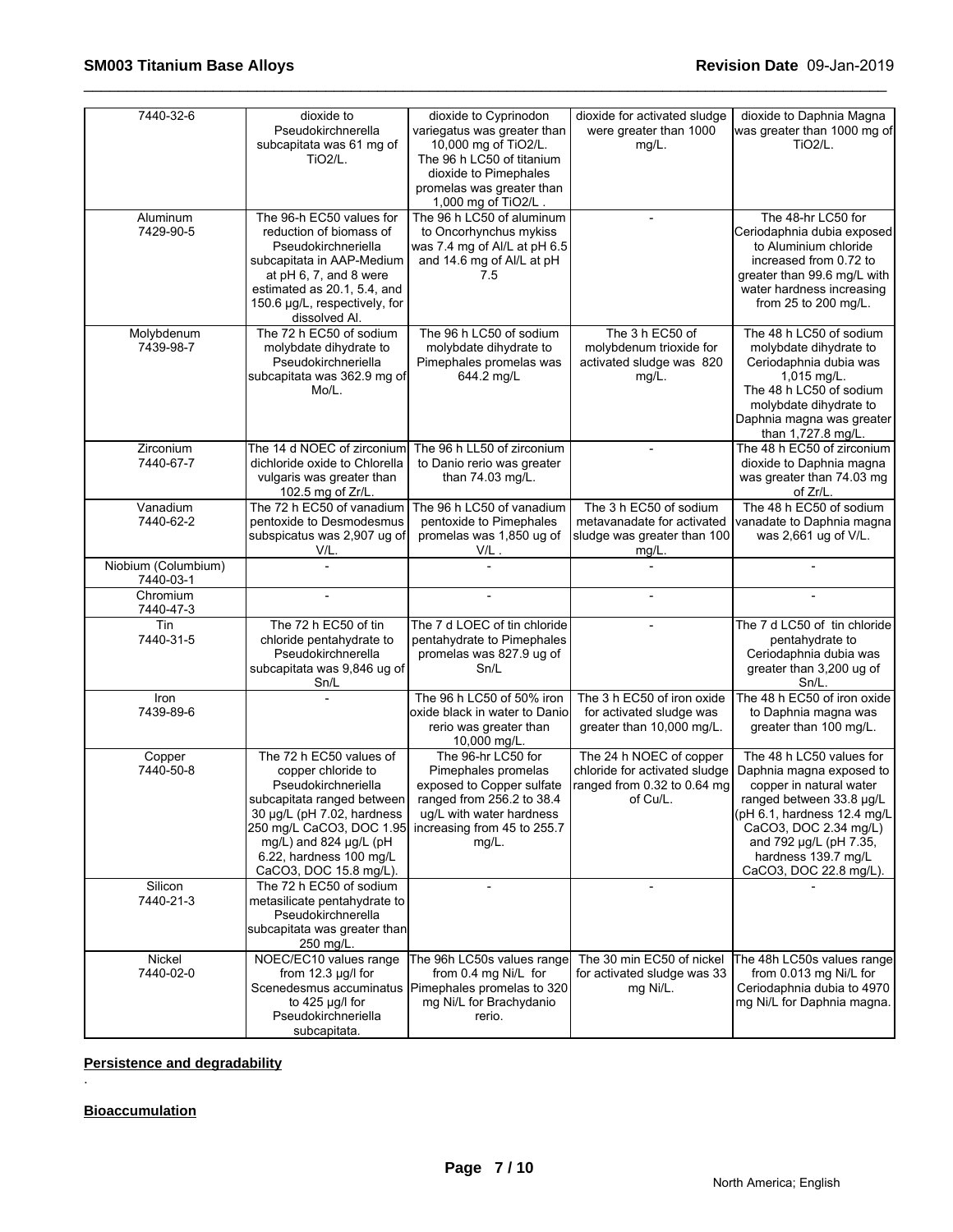**Other adverse effects** 

.

# **13. DISPOSAL CONSIDERATIONS**

#### **Waste treatment methods**

**Disposal of wastes** Disposal should be in accordance with applicable regional, national and local laws and regulations.

**Contaminated packaging Mone anticipated.** 

| <b>Chemical Name</b> | <b>RCRA - D Series Wastes</b> |
|----------------------|-------------------------------|
| Chromium             | 5.0 mg/L regulatory level     |
| 7440-47-3            |                               |

This product contains one or more substances that are listed with the State of California as a hazardous waste.

#### **14. TRANSPORT INFORMATION**

**DOT** Not regulated

### **15. REGULATORY INFORMATION**

| <b>International Inventories</b> |            |  |
|----------------------------------|------------|--|
| <b>TSCA</b>                      | Complies   |  |
| <b>DSL/NDSL</b>                  | Complies   |  |
| <b>EINECS/ELINCS</b>             | Complies   |  |
| <b>ENCS</b>                      | Complies   |  |
| <b>IECSC</b>                     | Complies   |  |
| <b>KECL</b>                      | Complies   |  |
| <b>PICCS</b>                     | Not Listed |  |
| <b>AICS</b>                      | Complies   |  |

 **Legend:** 

 **TSCA** - United States Toxic Substances Control Act Section 8(b) Inventory

 **DSL/NDSL** - Canadian Domestic Substances List/Non-Domestic Substances List

 **EINECS/ELINCS** - European Inventory of Existing Chemical Substances/European List of Notified Chemical Substances

 **ENCS** - Japan Existing and New Chemical Substances

 **IECSC** - China Inventory of Existing Chemical Substances

 **KECL** - Korean Existing and Evaluated Chemical Substances

 **PICCS** - Philippines Inventory of Chemicals and Chemical Substances

 **AICS** - Australian Inventory of Chemical Substances

#### **US Federal Regulations**

#### **SARA 313**

Section 313 of Title III of the Superfund Amendments and Reauthorization Act of 1986 (SARA). This product contains a chemical or chemicals which are subject to the reporting requirements of the Act and Title 40 of the Code of Federal Regulations, Part 372:

| <b>Chemical Name</b>         | <b>CAS No.</b> | Weight-%         | <b>SARA</b><br>313<br>Threshold Values % |
|------------------------------|----------------|------------------|------------------------------------------|
| <b>Chromium</b><br>7440-47-3 | 7440-47-5      | 1 C<br>- 16<br>. |                                          |
| 7440-50-8<br>Copper          | 7440-50-8      |                  |                                          |
| 7440-02-0<br>Nickel          | 7440-02-0      | 0.9 - ا          |                                          |

| <b>SARA 311/312 Hazard Categories</b> |    |
|---------------------------------------|----|
| Acute health hazard                   | No |
| <b>Chronic Health Hazard</b>          | No |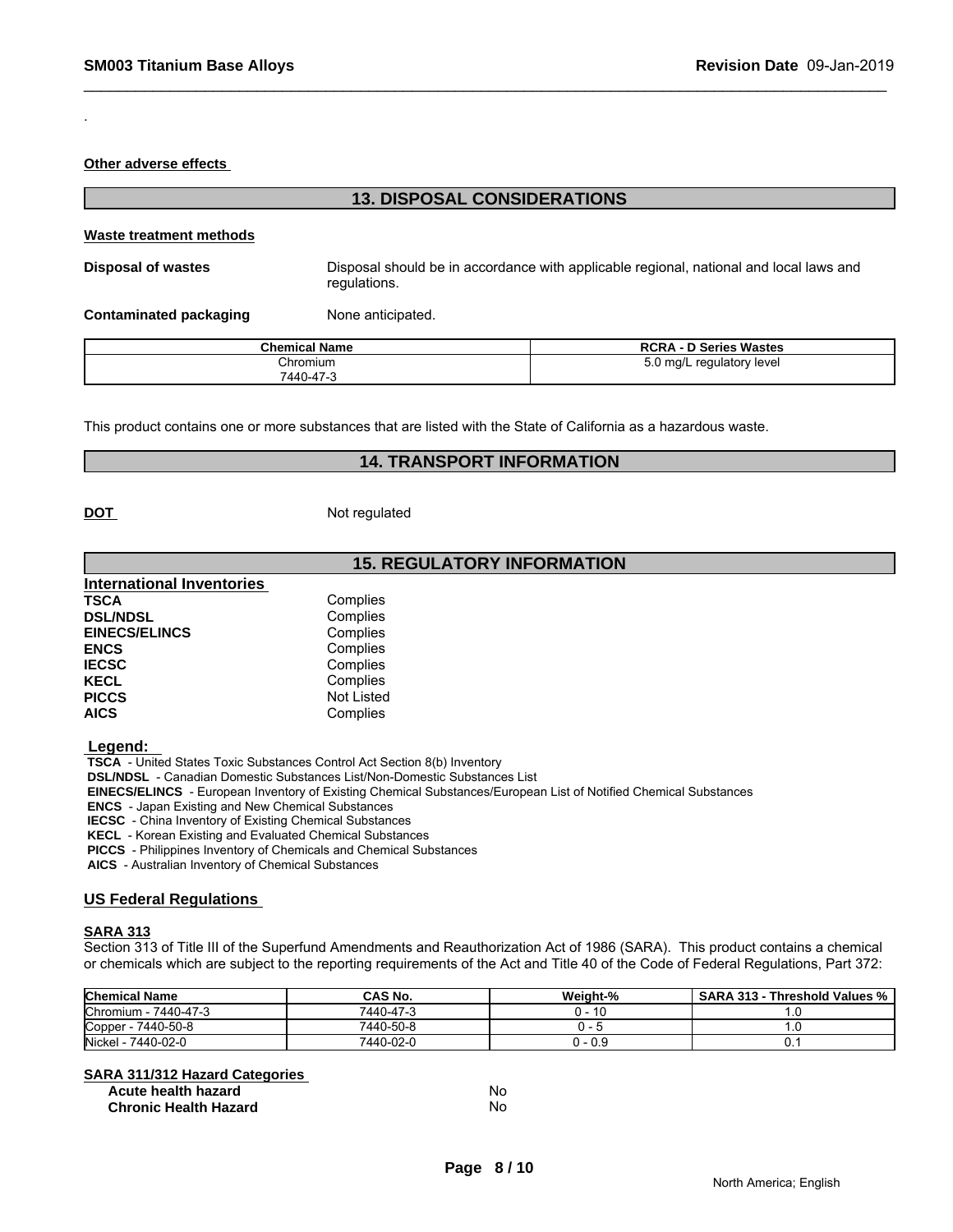| Fire hazard                       | Nο |
|-----------------------------------|----|
| Sudden release of pressure hazard | No |
| <b>Reactive Hazard</b>            | Nο |

# **CWA (Clean Water Act)**

This product contains the following substances which are regulated pollutants pursuant to the Clean Water Act (40 CFR 122.21 and 40 CFR 122.42)

| <b>Chemical Name</b> | <b>CWA - Reportable</b><br>Quantities | <b>CWA - Toxic Pollutants</b> | <b>CWA - Priority Pollutants</b> | <b>CWA - Hazardous</b><br><b>Substances</b> |
|----------------------|---------------------------------------|-------------------------------|----------------------------------|---------------------------------------------|
| Chromium             |                                       |                               | $\lambda$                        |                                             |
| 7440-47-3            |                                       |                               |                                  |                                             |
| Copper               |                                       |                               | $\lambda$                        |                                             |
| 7440-50-8            |                                       |                               |                                  |                                             |
| Nickel               |                                       |                               | ↗                                |                                             |
| 7440-02-0            |                                       |                               |                                  |                                             |

### **CERCLA**

This material, as supplied, contains one or more substances regulated as a hazardous substance under the Comprehensive Environmental Response Compensation and Liability Act (CERCLA) (40 CFR 302)

| <b>Chemical Name</b>       | <b>Hazardous Substances RQs</b> |
|----------------------------|---------------------------------|
| Chromium<br>7440-47-3      | 5000 lb                         |
| Copper<br>7440-50-8        | 5000 lb                         |
| <b>Nickel</b><br>7440-02-0 | 100 lb                          |

#### **US State Regulations**

#### **California Proposition 65**

This product contains the Proposition 65 chemicals listed below. Proposition 65 warning label available at ATImetals.com.

| Chemical Name                            | Californ<br>'ronosition<br>. O.<br>. nia |  |
|------------------------------------------|------------------------------------------|--|
| $\sim$<br>'440<br>Nicke<br><u>U-UZ-l</u> | :arcinoden                               |  |

#### **U.S. State Right-to-Know Regulations**

| <b>Chemical Name</b>    | <b>New Jersey</b> | <b>Massachusetts</b> | Pennsylvania |  |
|-------------------------|-------------------|----------------------|--------------|--|
| Titanium<br>7440-32-6   | X                 |                      |              |  |
| Aluminum<br>7429-90-5   | X                 | X                    | X            |  |
| Molybdenum<br>7439-98-7 | X                 | X                    | X            |  |
| Zirconium<br>7440-67-7  | X                 | X                    | X            |  |
| Vanadium<br>7440-62-2   | X                 | X                    | X            |  |
| Chromium<br>7440-47-3   | X                 | X                    | X            |  |
| Tin<br>7440-31-5        | X                 | X                    | X            |  |
| Copper<br>7440-50-8     | X                 | X                    | X            |  |
| Silicon<br>7440-21-3    | X                 | X                    | X            |  |
| Nickel<br>7440-02-0     | X                 | X                    | X            |  |

#### **U.S. EPA Label Information**

**EPA Pesticide Registration Number** Not applicable

# **16. OTHER INFORMATION**